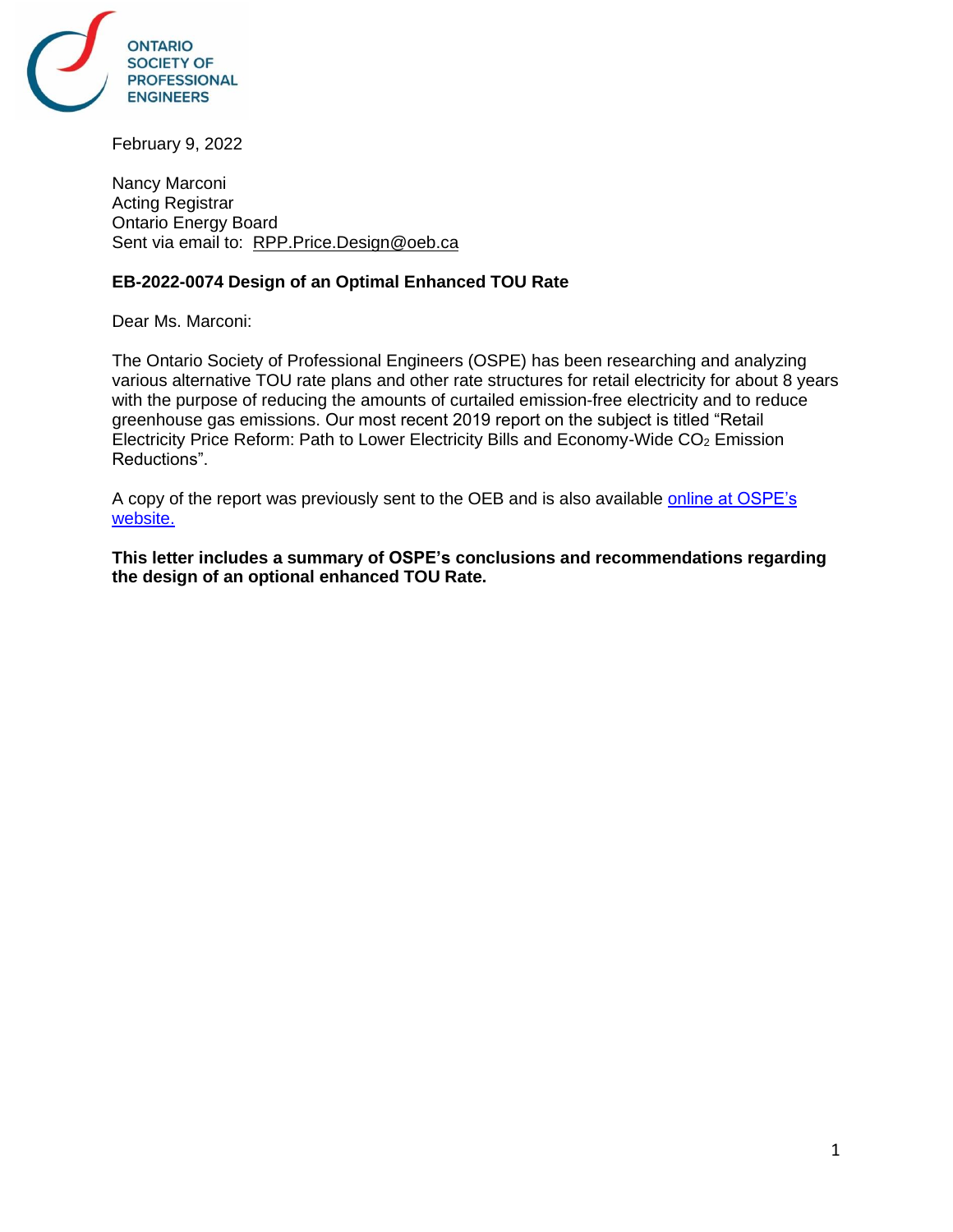

# **OSPE's Analysis of Retail Electricity Pricing Plans**

Large electricity consumers in Ontario have access to both firm and interruptible (surplus) electricity in the wholesale market at significantly different rates commensurate with the value of that electricity. This is also true of adjoining power systems. They can purchase surplus electricity at very low wholesale market prices because that energy is not capacity backed (ie: it is interruptible when capacity is not available). Low-emission surplus electricity is available on the Ontario wholesale electricity market at typically less than 1.5 cents/kWh (\$15/MWh) and surplus fossil fuelled electricity (mainly natural gas fuelled) is available at its marginal cost of production (effectively its fuelling cost).

The IESO is projecting significantly lower amounts of surplus base-load generation (SBG) in the future due to the refurbishment of the nuclear plants and the closing of the Pickering plant. However, the IESO has not yet included the following additional quantities in their SBG estimates:

- Self-curtailment by hydroelectric generators
- Exported amounts of electricity on an interruptible (low cost) basis
- Ministerial orders to put a moratorium on new natural gas-fired plants
- Public pressure to eliminate natural gas-fired generation

OSPE simulations suggest the total amounts of surplus emission-free electricity beyond domestic requirements, after the nuclear refurbishment program is complete and with natural gas plants still operating will exceed 8 TWh per year. In addition, there will be much larger amounts of surplus natural gas fuelled electricity available that can easily be used to charge Electric Vehicles (EV's) at night. If the public and government ban the use of natural gas for electricity production the amounts of surplus emission-free electricity will increase dramatically as production capacity from those plants will need to be replaced by emission-free generation capacity. All low-emission power systems can produce significant amounts of surplus emissionfree electricity.

Consequently, developing an improved TOU rate plan now for voluntary use is prudent. The OEB and distribution utilities will benefit from an early roll-out of a voluntary enhanced TOU rate plan to provide more time to fine tune the pricing, time-periods and other rules before the amounts of surplus emission-free electricity rise. The amounts of surplus emission-free electricity in Ontario is shown in Table 1 below:

Residential and small commercial consumers who purchase electricity at the retail level from distribution utilities do not have access to surplus electricity at the very low wholesale market price. This is primarily, but not exclusively, due to the fact that the global adjustment charge is applied based on the consumer's energy consumption rather than the consumer's peak power demand. The ratio of off-peak rates to peak rates is not low enough (currently it is about 0.5). It is impossible to extract enough economic value from using that surplus electricity to pay for the required load management and fuel switching equipment. Consequently, retail consumers do not use surplus electricity for a number of applications that could save them money on total energy costs and reduce their greenhouse gas.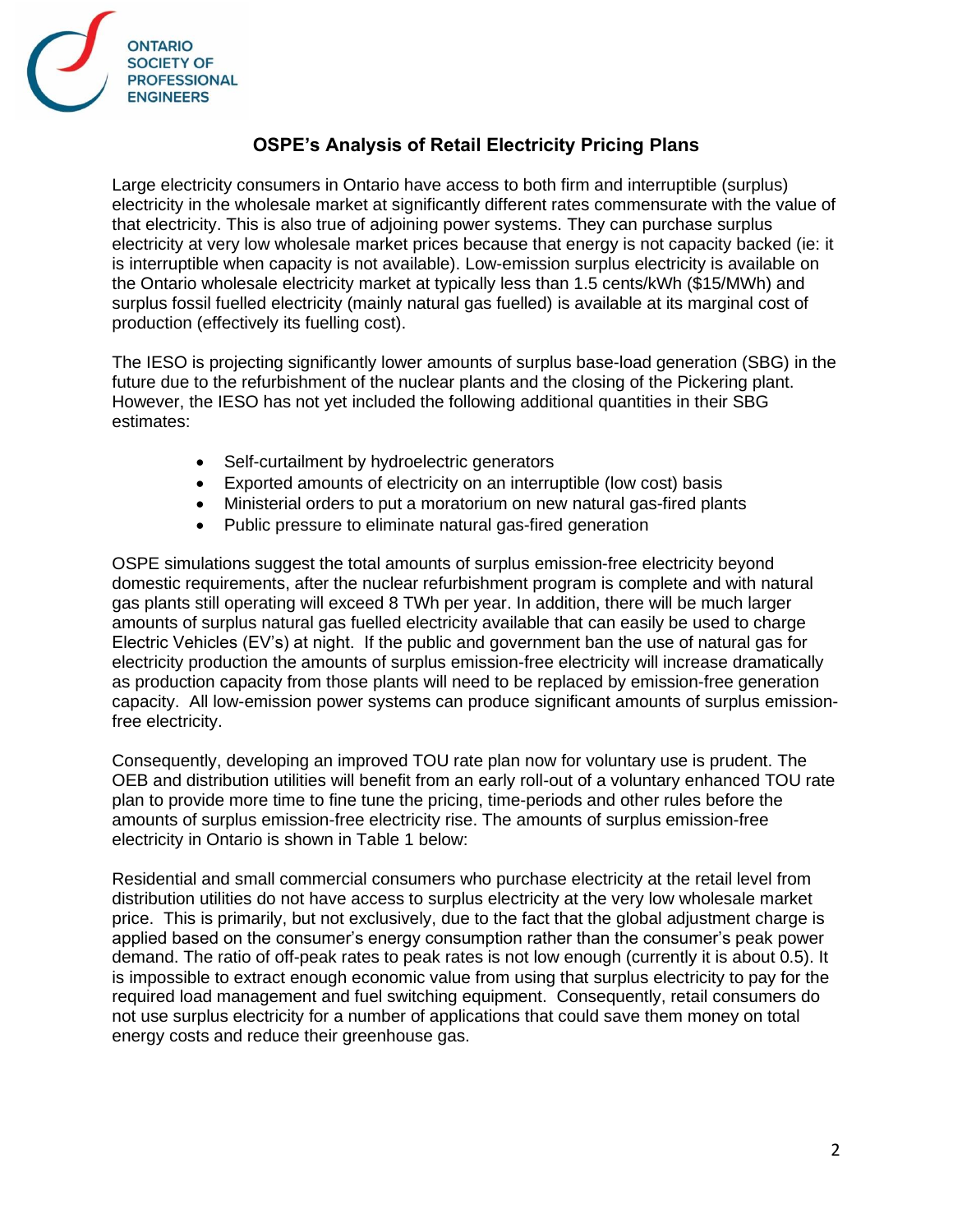

|      | <b>Curtailed</b> | <b>Number of Homes</b>   | <b>Total</b>   | <b>Number of Homes</b> |
|------|------------------|--------------------------|----------------|------------------------|
| Year | <b>Surplus</b>   | <b>Equivalent for</b>    | <b>Surplus</b> | <b>Equivalent for</b>  |
|      | <b>Amount</b>    | <b>Curtailed Surplus</b> | Amount         | <b>Total Surplus</b>   |
|      | TWh              |                          | TWh            |                        |
| 2014 | 3.6              | 380,000                  | 10.0           | 1,040,000              |
| 2015 | 4.8              | 500,000                  | 13.3           | 1,390,000              |
| 2016 | 7.6              | 840,000                  | 15.9           | 1,770,000              |
| 2017 | 10.2             | 1,130,000                | 23.9           | 2,520,000              |
| 2018 | 5.8              | 644,000                  | 13.5           | 1,500,000              |
| 2019 | 6.5              | 720,000                  | 17.3           | 1,920,000              |
| 2020 | 7.0              | 780,000                  | 19.6           | 2,180,000              |
|      |                  |                          |                |                        |

## **Table 1 Amount of Surplus Emission-Free Electricity in Ontario**

It is frustrating for Ontario domestic consumers, who pay the fixed costs to build the electricity system, to watch as surplus electricity is sold to adjoining power systems at very low prices, and even worse, to see surplus electricity that can't be exported, curtailed (wasted). Furthermore, as evidenced by Enbridge's Electricity-to-Hydrogen project, large business interests are obtaining preferential access to this surplus energy and are monetizing it for their own economic benefit. Regardless of the original intention, awarding preferred access to publicly funded grid capacity (whether transmission capacity or surplus energy) to private economic interests incurs significant risks. This became a major political issue with the preferred Samsung access to transmission capacity during the Green Energy Act and is at risk of replicating itself with preferred access to surplus electricity. Enabling public access to this grid capacity on similar terms is an important way to mitigate these risks.

Current retail price plans disadvantage small consumers who have flexible loads. Those loads can easily take advantage of surplus electricity during off-peak periods without imposing any additional installed capacity demands or costs on the power system. That surplus energy should be made available to retail consumers at the same volumetric energy price that it is sold to adjoining power systems (inclusive of all energy [kWh] related retail surcharges).

In performing our analysis, OSPE has identified a number of issues that should be considered in the design of enhanced retail electricity price plans:

#### 1. Price plan changes should be voluntary (opt-in).

Mandatory price plan changes should not be imposed on consumers. The current price plans have resulted in inequities depending on the load profile of the consumer relative to the load profile of the power system. The current TOU price plans have given a price advantage to some consumers and disadvantaged others. By making the change voluntary, consumers who are willing to purchase the required equipment to take advantage of the new price plans will voluntarily adopt the new price plans and benefit from the lower price of surplus electricity. Consumers should be able to opt out of a voluntary price plan at the end of a billing period (typically monthly) with advanced notice to their distribution utility.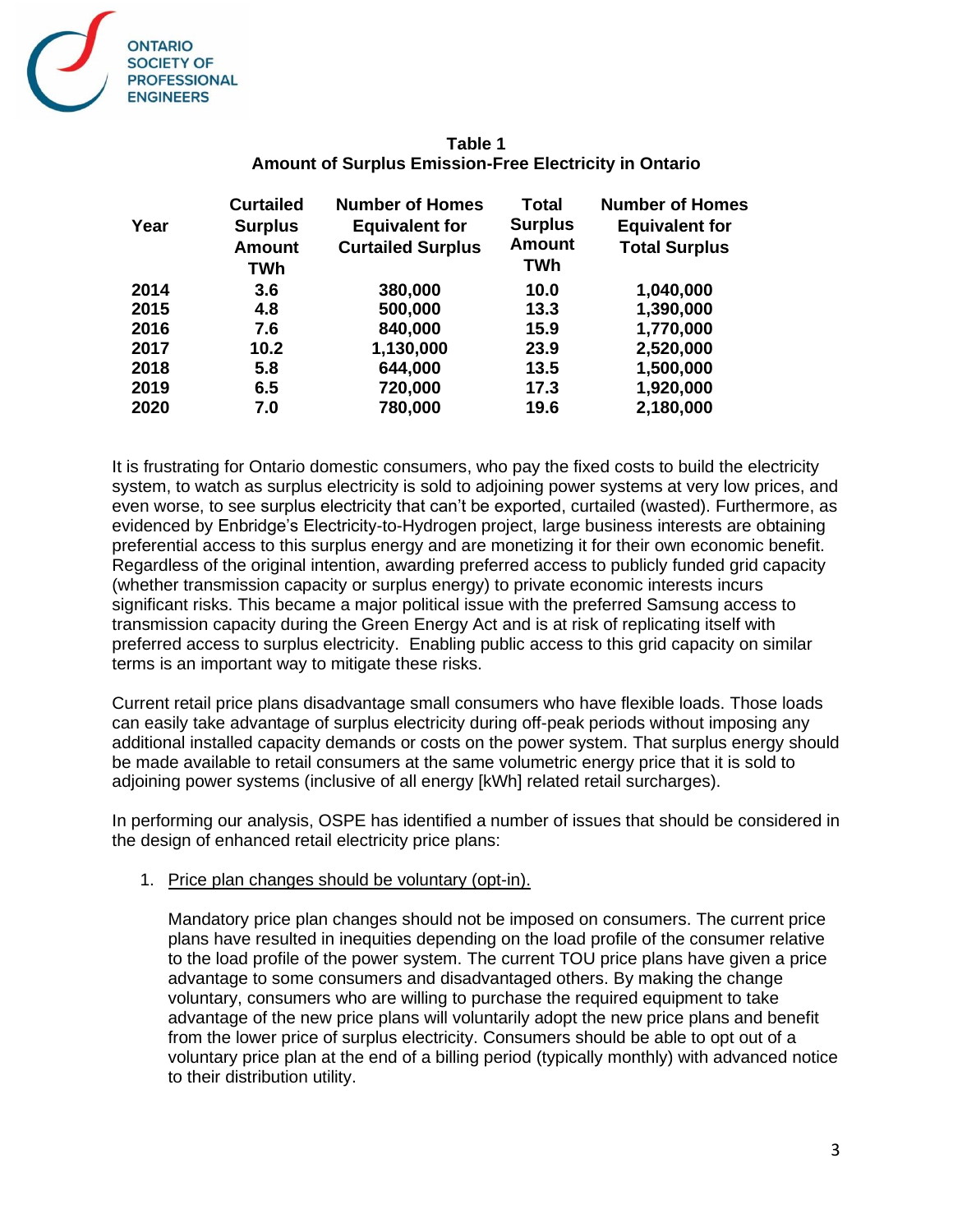

2. New voluntary price plans should be available to consumers permanently, but in no case less than 10 years, to allow consumers sufficient time to recover the cost of equipment needed to take advantage of the new plans.

The load management needed to effectively use surplus electricity and capture its economic and environmental value cannot be done manually by consumers. The equipment must operate automatically either based on time or based on power system load conditions. Automatic time-based load management is much easier and cheaper to implement for both the consumer and the distribution utilities. Consequently, creating a new time of use (TOU) period is the easiest and cheapest way to introduce voluntary plans designed to facilitate use of surplus electricity. By using a TOU based plan, residential and small commercial consumers will be able to get access to surplus electricity overnight when most of the surplus electricity is available. Large consumers can access surplus electricity at any time of day or night because they have direct access to the wholesale market.

3. Retail electricity price plans should be designed to more closely align prices with the actual costs of providing electricity to retail consumers.

Residential and small commercial consumers are not familiar with how power (kW) demand charges reflect the cost of installed capacity for the generation and transmission needed to support that consumer. Nor are residential and small business consumers aware of the extent that distribution utilities have made substantial investments in advanced metering infrastructure and major changes to those systems would be costly. Consequently, the electricity pricing structures that are suitable for major power consumers are unlikely to be comprehensible or appropriate for retail and small business electricity consumers.

An alternative approach that was successfully tested as part of an OEB TOU rate pilot was the creation of a new TOU rate period called the "Low Overnight Rate" period. That new period would be effective every evening throughout the year. The pilot used midnight to 6 am to define the low overnight rate period. However, total system load demand begins to drop rapidly after 10 pm and does not return to high levels until after 7 am. A wider TOU time-window for the low overnight rate period should therefore be considered. OSPE suggests that 11 pm to 7 am should define the "Low Overnight Rate" period. A more detailed analysis by the OEB may suggest that an even wider window would be appropriate.

#### 4. Simultaneous ON or OFF operation of all flexible loads is not expected to be a major concern in the early years of the introduction of a new voluntary TOU rate plan.

However, as word-of-mouth spreads of its economic benefits to the consumer, federal carbon taxes rise and entrepreneurial energy management companies develop new lowcost technical capabilities to take advantage of surplus electricity, eventually it will become necessary for the utilities to ration the surplus electricity on a fair basis among voluntary subscribers. There are several ways to do this ranging from simple administrative rules (such as the timing and size of load increases at night) to fully automatic instructions sent by distribution utilities to control equipment at consumers homes. OSPE believes low-cost load management technology will evolve faster than the power system will require that functionality. Therefore, consumer load switching will not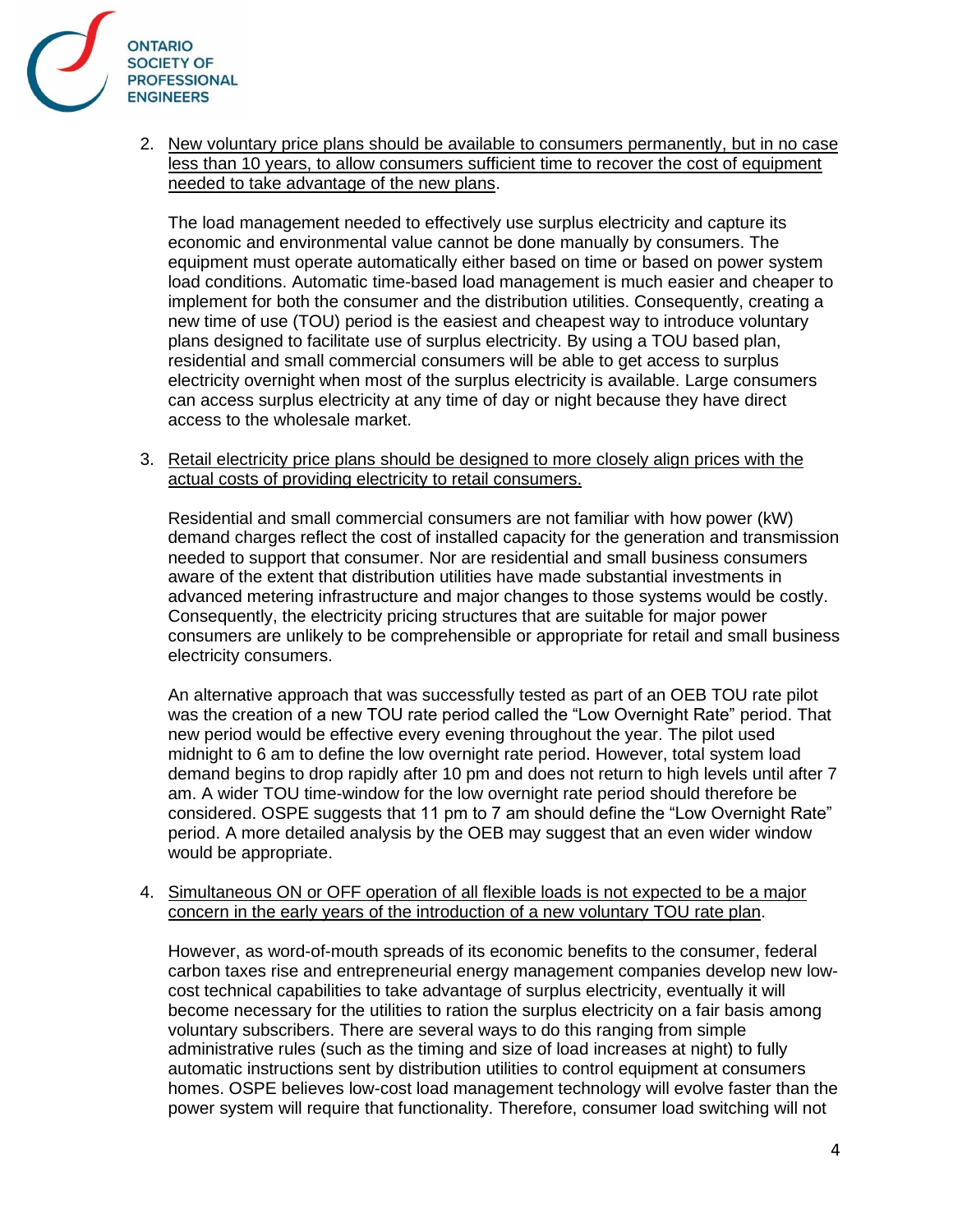

be a practical problem preventing the OEB from moving forward immediately with new voluntary TOU rate plans. There are technologies available now on the market for consumers to manage EV charging gracefully and in some jurisdictions for distribution utilities to over-ride EV charging rates when necessary. These features will become available in the marketplace for other loads if the OEB approves a new voluntary TOU rate plan capable of economically displacing fossil fuels with surplus low-emission electricity.

- 5. The volumetric price of surplus electric energy at the retail level should be its true marginal cost of production at the wholesale level. This is necessary to:
	- a. ensure the volumetric price of surplus emission-free electricity is lower than the volumetric price of fossil fuels, and
	- b. ensure the users of surplus electricity do not transfer incremental costs to other consumers who do not participate in the new voluntary price plans, and
	- c. ensure the users of surplus electricity do not incur incremental costs from other consumers.

Pricing of surplus electricity at a level different than its wholesale marginal cost of production introduces system inefficiencies and unfairness between different types of consumers.

Because residential and small commercial consumers are too small to participate in the wholesale market, OSPE suggests the OEB create a proxy overnight TOU price. This rate setting mechanism would operate in a similar manner to OEB-administered regulated electricity and natural gas rates adjusting mechanism that has already been widely accepted by retail and small business consumers.

That proxy TOU price would be equal to the projected average weighted wholesale market energy price during the overnight period. The proxy TOU price would be effective for the subsequent period and adjusted for any over or under recovery in the prior period. The proxy overnight TOU price should be adjusted lower to remove any energy related surcharges in the electricity bill due to transmission, distribution and regulatory charges so that the final retail volumetric energy cost for surplus electricity is equal to the average weighted wholesale market energy price. This is important because the large ratio in the value to consumers of firm electricity compared to surplus (interruptible) electricity that is reflected in the wholesale market should also be reflected in the Low Overnight Rate at the retail level. That value ratio is currently about 10 to 1. That high ratio is needed by consumers to pay for the equipment they need to take advantage of surplus electricity.

6. Any under-recovery during the overnight period can be allocated either to the monthly fixed charge (preferred approach) or to the other 3 rate periods by slightly increasing the electricity rate the same amount per kWh for those other periods (off-peak, mid-peak and on-peak).

To ensure the new voluntary rate plans do not under-recover power system costs, the voluntary rate plans should be analyzed by the OEB to determine the amount of underrecovery for a typical residential consumer for their historical firm electricity use during the low overnight rate period.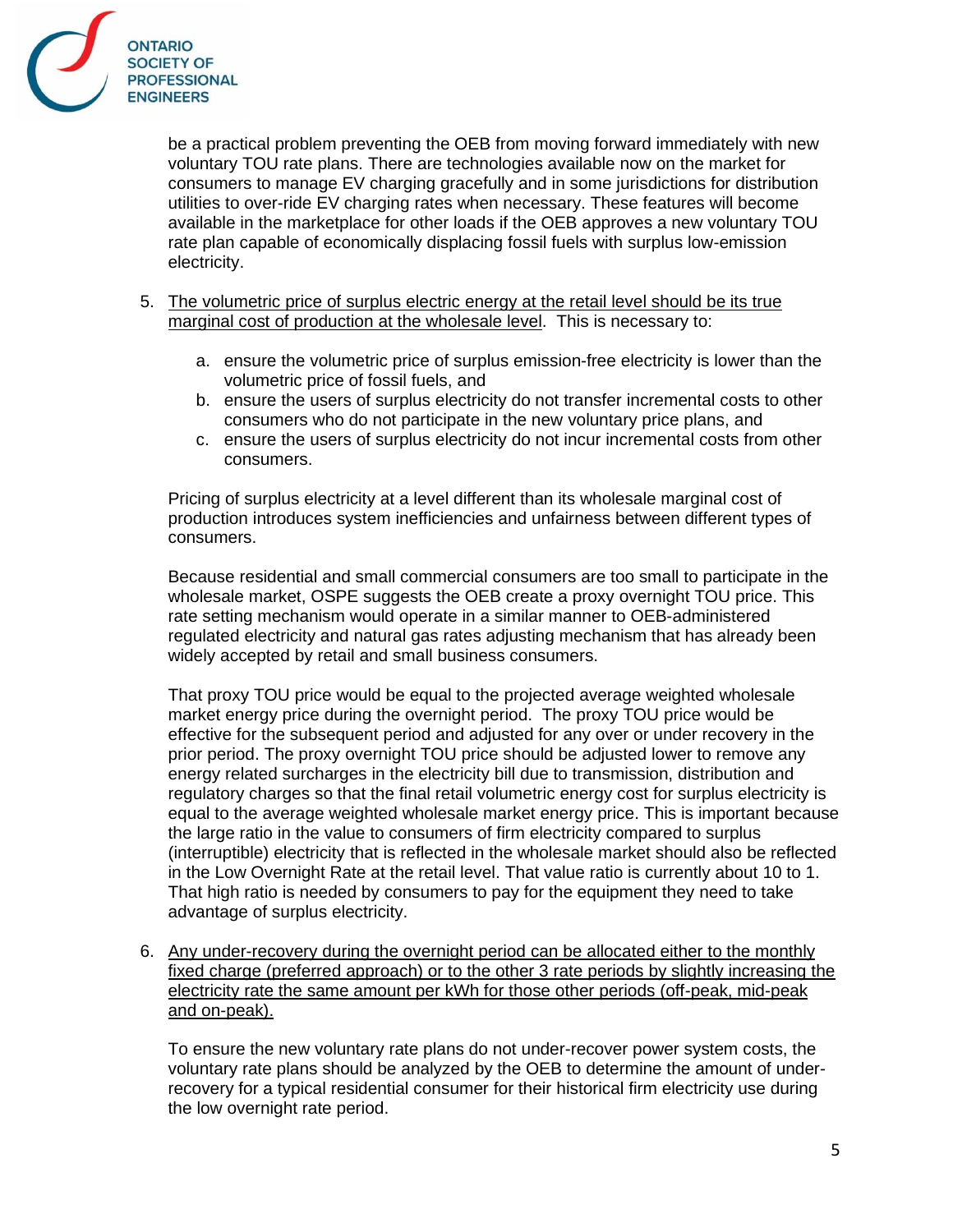

Because most firm electricity is used outside of the low overnight period, OSPE's analysis shows the rate increase to the 3 rate periods will be very modest. It is important for regulators, utilities and consumers to appreciate that flexible loads that can use interruptible surplus electricity should not be forced to pay more than the marginal cost of production for surplus energy use. The rates applicable to periods other than the low overnight rate period, should be designed to recover most of the fixed costs of generation and transmission the consumer uses. That will provide a sufficiently low price during the low overnight rate period to financially incentivize the purchase of EVs, fuel switching equipment and load leveling storage.

## 7. Additional consumption of surplus electricity helps reduce system costs for all consumers

One misunderstood fact is that the wholesale market energy price is the marginal cost of production of the final MW that balances supply and demand. That market price is paid to all generators, even those with a lower marginal cost of production. This means that as the wholesale market energy price rises in the low overnight rate period as more surplus electricity is used, the fixed costs of cheaper generation is paid for in part by the higher wholesale market energy price.

By ensuring that surplus electricity is fully consumed at the highest value, fixed power system costs can be partially recovered directly through consumption charges rather than being recovered through other mechanisms such as the Global Adjustment Charge or Capacity or Demand Charges. What this effectively means is that consumers who use surplus electricity, even at the low overnight rate, contribute to the fixed costs of the power system thus helping to lower the cost of electricity for all electricity consumers.

8. Adoption of OSPE pricing recommendations will enable consumers to deploy technology that creates the highest value to them from the surplus electricity.

Many technologies are available to create value from this surplus electricity. It is not the role of the regulatory authorities to prescribe how surplus energy is to be used. The highest value for one consumer may be different to that for another consumer. Some consumers may be incented by cost savings. Others may find high value in the opportunity to reduce greenhouse gas emissions. A third group may be motivated by the opportunity for energy independence and resiliency.

The typical applications that a low overnight TOU rate will incentivize in the near term will include:

- a. EV purchases: EV's are typically 30 to 50% more expensive than equivalent internal combustion vehicles. The lower electricity rates overnight are effectively a monthly stream of EV subsidies proportional to the amount of charging done overnight. This is a no-cost alternative to direct EV HST and purchase price subsidies that have been historically used.
- b. Automatic fuel switching from fuel oil or propane to electricity for hot water and space heating. Natural gas is currently available at a very low price, therefore, it is unlikely natural gas heating consumers will have a large enough financial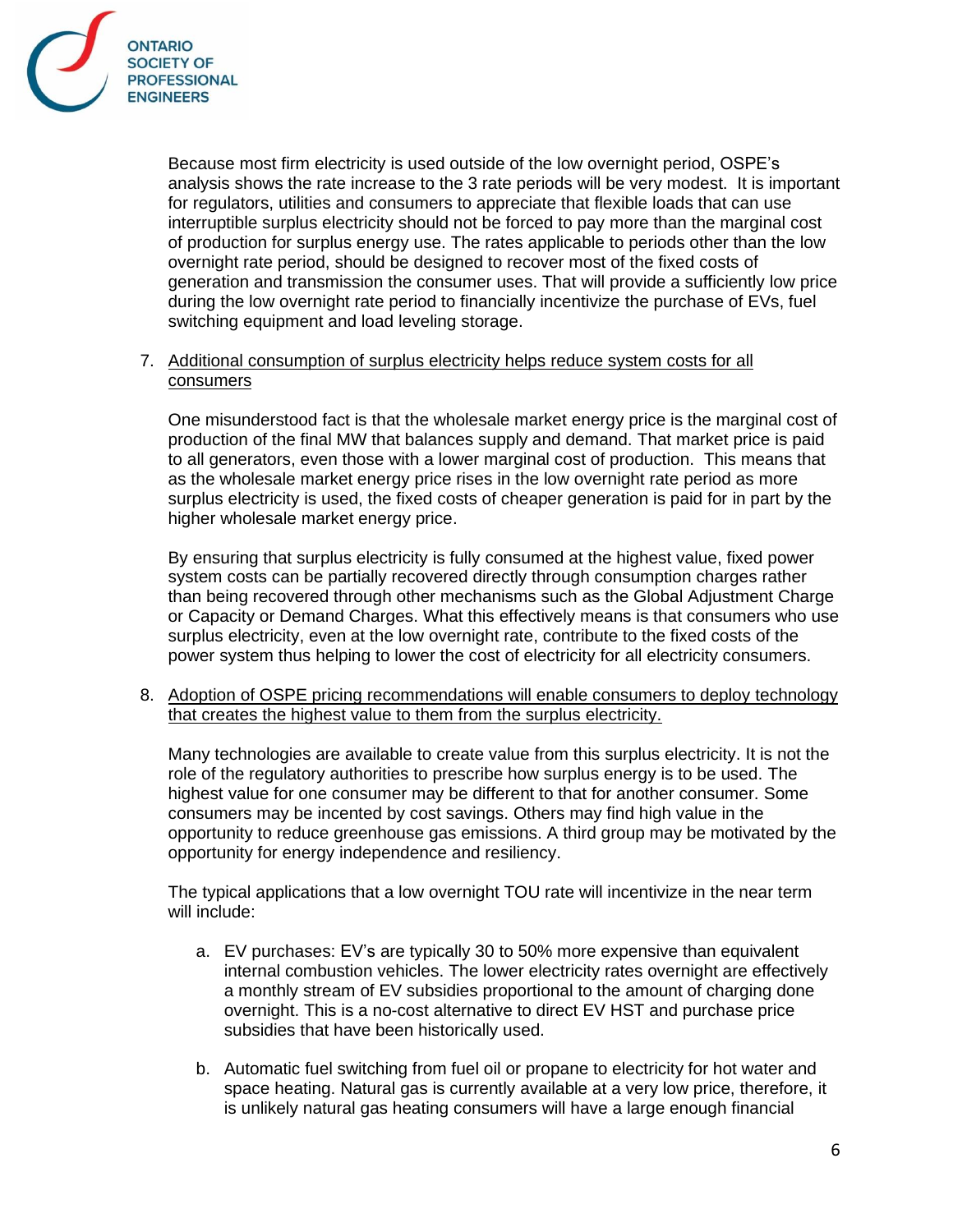

incentive to invest in the required fuel switching and control equipment at this time. Also, consumers that do not own their own homes are not likely to participate in fuel switching. However, some consumers may elect to deploy technologies that both reduce carbon emissions and energy costs by using surplus energy for space and water heating.

c. Electrical and thermal storage equipment used to shift electrical loads from their current on-peak periods to off-peak periods. This reduces future peak demand and the need for additional generating capacity which lowers the future fixed cost of operating the power system.

Each of these applications have different values for the consumer. The marketplace will select the most economic applications once the new voluntary TOU rates are established. If the favoured application does not have sufficient demand to use up the available surplus electricity, then other applications will enter the market. EV charging makes better use of surplus electricity. However, the potential demand for surplus electricity for EV charging is limited by the number of EVs. It will take some years before there are enough EV's to use up all the surplus electricity. In the interim, fuel switching applications will enter the market as long as surplus prices remain low enough. Policy support for fuel switching should not be our main focus. In the longer term there may be better ways to heat water and buildings than to use surplus electricity via fuel switching strategies. District heating systems in high density urban areas and heat pumps and emission-free energy carriers in low density rural areas are likely to become more economic.

Ontario currently has substantial amounts of surplus natural gas-fired generation at night even during the winter and summer. Nothing should prevent EV owners from using natural gas-fired generation at night to charge their EV's. Natural gas-fired electricity still results in lower  $CO<sub>2</sub>$  emissions compared to internal combustion engines. That means EV owners will eventually use up all the surplus electricity at night because their economic breakeven point is at a much higher energy price than for fuel switching. With growing amounts of electrification of vehicles, the off-peak electrical load profile will approach the available emission-free generating capacity. Some years later the off-peak electrical load profile will also use up the available natural gas-fired generating capacity unless there is a ban on natural gas-fired generation.

Consumers who want to install fuel switching equipment, need to do so well ahead of the EV sales, so they can pay off their equipment before future EV load uses up all the surplus emission-free electricity.

The correct policy response to an absence of any remaining surplus emission-free electricity is to build more emission-free generation if emissions are above the province's goals. Ontario should not rely too heavily on surplus natural gas-fired generation if it wants to meet its emission reduction goals.

### 9. Electric Vehicle usage reduces emissions even when the electricity used to charge EVs is generated by natural gas generators

Electric vehicle motors are far more efficient than combustion engines even after considering natural gas generation, battery charging and electrical system distribution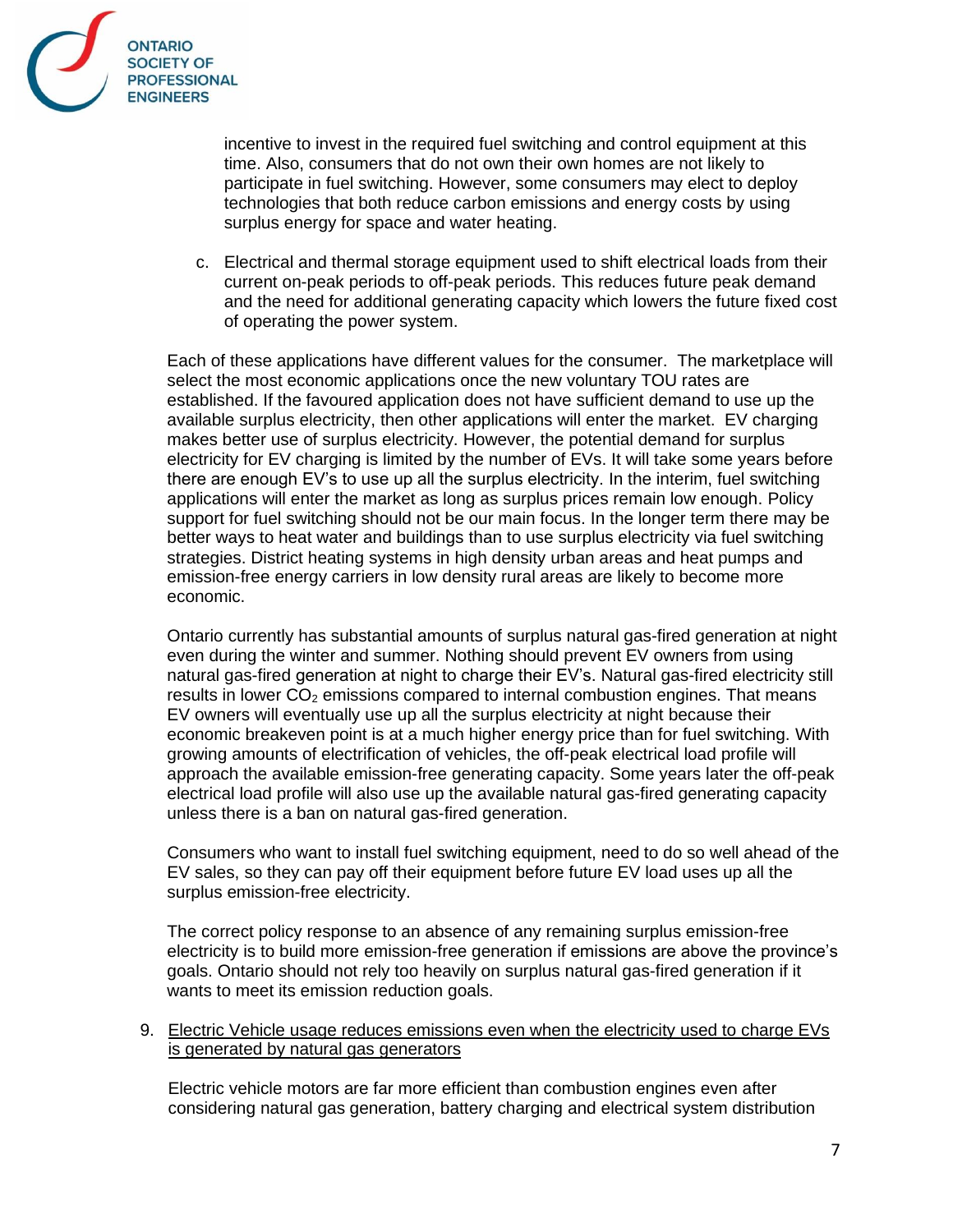

losses. This efficiency improvement does not include additional emissions savings from the avoidance of emissions from the oil and gasoline production/refining processes and pipeline and tanker/road distribution system. While natural gas production and distribution also generates emissions (particularly if substantial methane leaks are allowed to occur), when converted to electrical energy, natural gas-to-electricity generates significantly less greenhouse gas emissions than production, refining and consumption of gasoline and diesel fuel. Consequently, it is legitimate to encourage EV owners to charge their vehicles at night even if the additional electrical load is supplied by natural gas-fired plants.

While EV usage provides significant benefit to society, EV owners should be discouraged from unnecessary daytime EV charging. Significant EV charging demand during the day will require additional electrical capacity to be installed. For emission-free power systems the fixed cost of capacity (generation and transmission) is about 10 times the marginal cost of producing the actual energy. EV owners therefore impose very little cost on the power system when they charge their EV's during periods when there is idle capacity. To encourage faster EV adoption, EV owners should not be required to pay more than the wholesale market energy price for surplus electricity. As mentioned earlier, the price of surplus electricity already includes a portion of fixed system costs, especially if natural gas-fired generation is setting the energy market clearing price.

10. While energy regulators should not dictate how surplus energy is to be used, they can help consumers make informed decisions about beneficial ways to take advantage of surplus energy.

As noted previously, most residential and small commercial consumers do not have the technical or financial analysis skills to determine their best options to use surplus electricity. Rather than creating rules to mandate the energy being used for a specific purpose or technology, regulators can help consumers make informed personal decisions by providing them factual information on energy pricing and use.

The Ministry of Energy or the OEB could undertake a number of actions that would help to accelerate the productive use of surplus electricity and reductions in greenhouse gas emissions within Ontario. These include:

- a. make available to residential and small commercial consumers the comparative volumetric cost in the same measurement unit for all fuels that consumers use for their energy needs. This could be delegated to the distribution utilities if the prices of various fuels vary significantly in different Ontario regions.
- b. arrange for an engineering consulting firm to:
	- develop specifications for various methods to take advantage of surplus emission-free electricity.
	- arrange for a testing laboratory to certify energy management systems offered by suppliers to assure consumers that the supplier's equipment meets the engineering consultant's specifications.
- c. provide consumers with an information brochure. The brochure should include various equipment options, typical installed prices and the typical annual energy cost savings (electricity plus fossil fuels) they can expect over a 5-year period.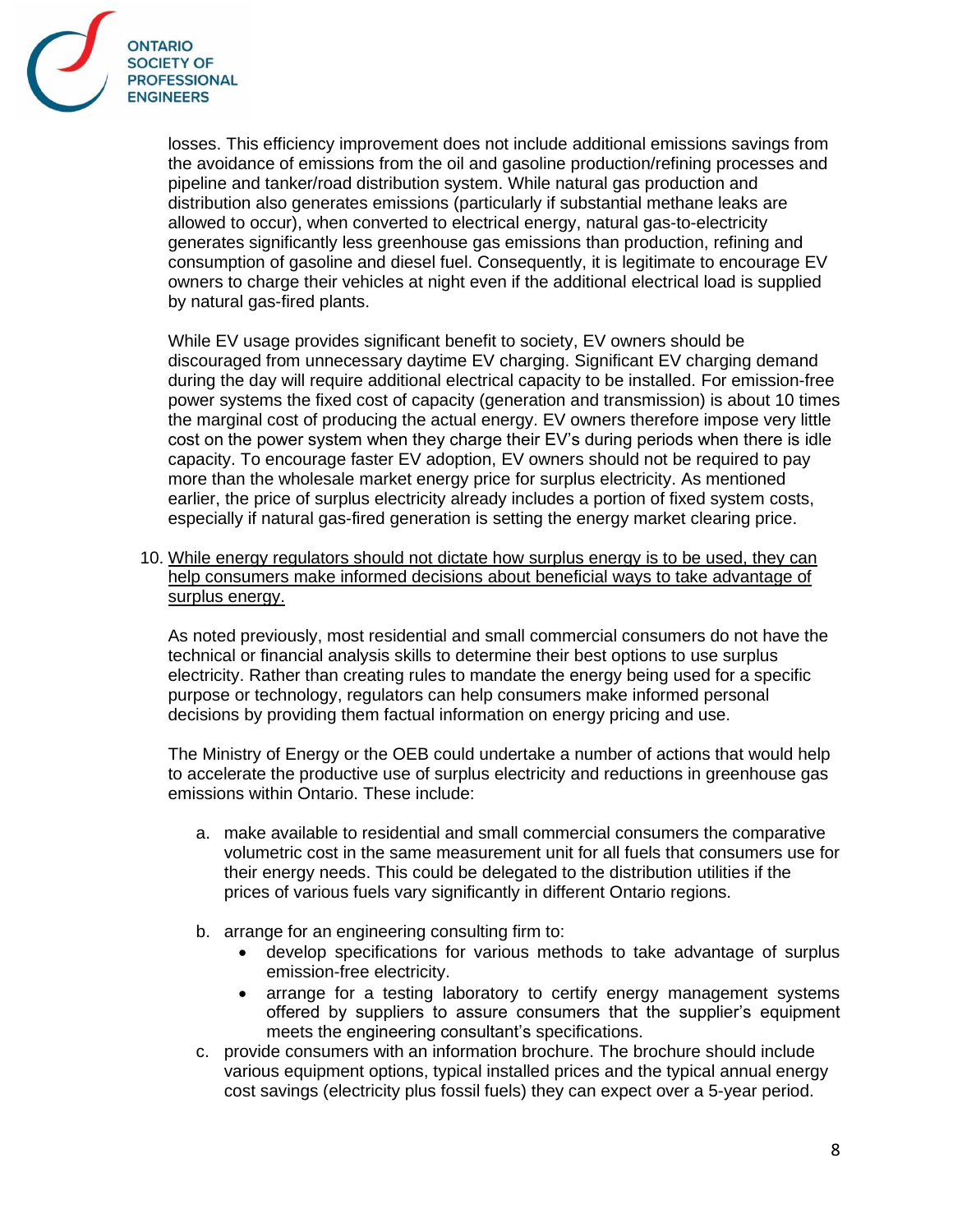

The savings should be based on the IESO forecasted total quantities of surplus electricity (including import/export quantities that could be made available domestically), forecasted low overnight rates and the distribution utilities forecasted number of subscribers of the voluntary low overnight TOU rate plans. The brochure should include the names and contact information of private sector companies that supply equipment, installation and maintenance services that meet the specifications developed by the engineering consultant.

- d. provide periodic revisions to the information brochure to coincide with the semiannual OEB TOU rate reviews.
- e. consider stronger consumer protection for major upgrade work (say any energy upgrade contracts over \$5,000). Companies could be required to offer the consumer a formal guarantee of a minimum cost savings in total energy costs (electricity plus fossil fuels) for the first whole year after installation. The companies would have the right to ask the consumer for their electricity and fossil fuel bills for the previous 12 months to perform their analysis. Should the equipment fail to provide that minimum level of savings the consumer would have the right to a refund to recover their losses up to the value of the contract and the right to require the company to restore the consumer's equipment to its original state if the losses are substantial and of a continuing nature.
- f. distribution utilities should be incentivized to provide alternative communication capability to consumers in areas where smart meters are not able to communicate with the utility computers. To effectively use TOU price plans the meters must be read monthly and contain at least hourly data. Distribution utilities should be incentivized to enable TOU price plans to be available to all consumers who want to use surplus electricity by employing other means of communicating with the smart meters. Other smart meter reading options should be considered including monthly meter reader visits, public internet-based communication, cellular-based communication or landline telephone dial-up communication services. The OEB may wish to select one or more distribution utilities and technology companies to develop one or more solutions that other smaller distribution utilities could then deploy in their areas. The use of international standards should be encouraged.
- g. incentivize distribution utilities to introduce improved communication and load management capability into their service areas so that their consumers can take advantage of new technologies to lower their overall annual energy costs, improve electricity system operation and contribute to lower greenhouse gas emissions.
- h. develop programs to optimize energy usage between the electricity system, the natural gas system and other truck-delivered fuels.

Thank you for the opportunity to provide feedback on the Design of an Optimal Enhanced TOU Rate.

Sincerely,